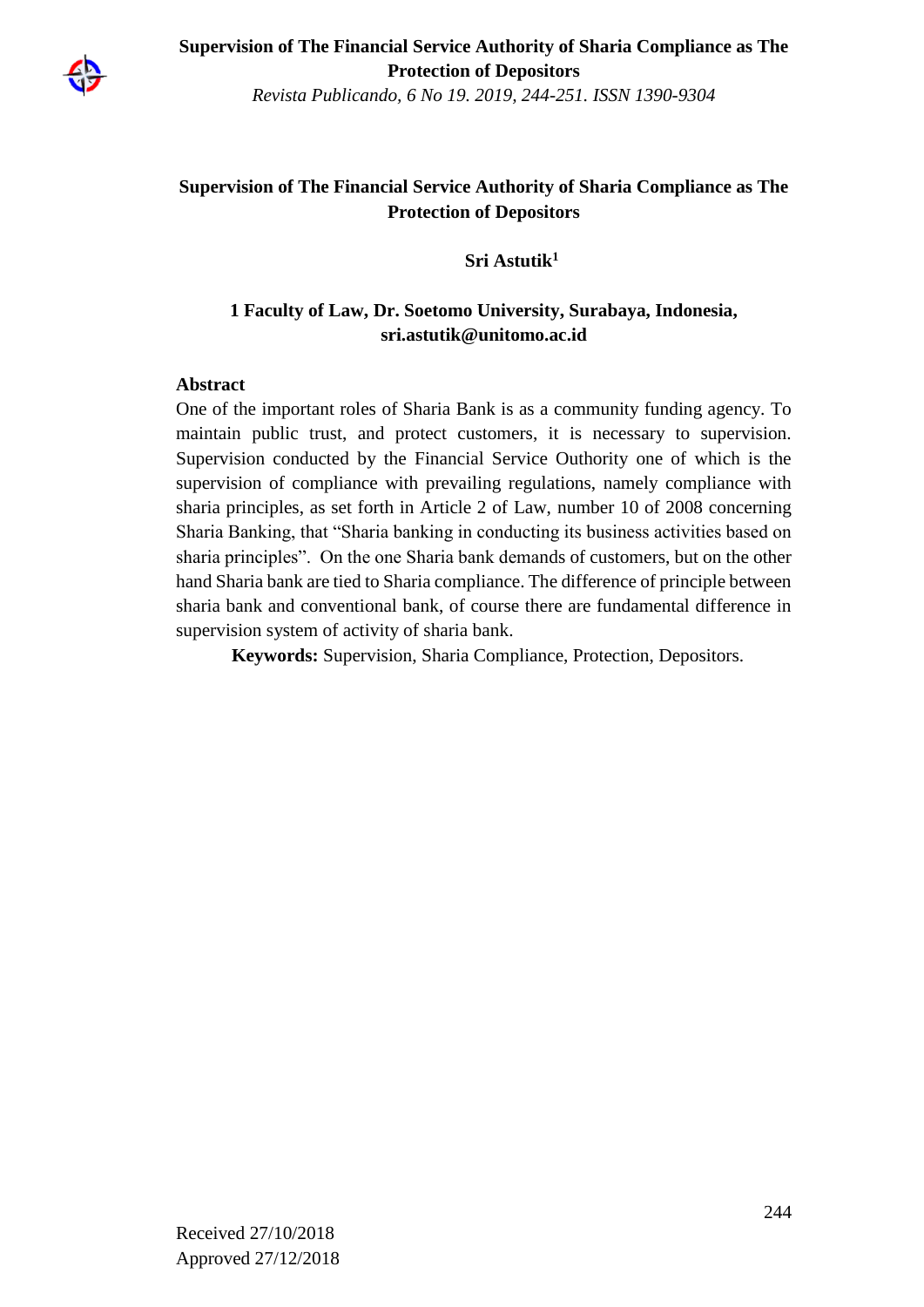

**Supervision of The Financial Service Authority of Sharia Compliance as The Protection of Depositors**

*Revista Publicando, 6 No 19. 2019, 244-251. ISSN 1390-9304*

### **Introduction**

Sharia Bank is a trust institution, meaning that the existence of Sharia Bank depends on the public trust to the bank. The higher the public's trust, the higher the public's awareness to save the funds in the Sharia Bank. Maintaining the level of public trust to the Sharia Bank depends heavily on not only the expertise of the managers, but also depends on the integrity, competence of the managers in banking, understanding and practice of sharia principles. Therefore, the Sharia Bank in conducting its business activities should be based on the principles of sharia. The principle of sharia is the principle of Islamic law in the banking activities based on fatwa issued by the institution that has authority in the determination of fatwa in the field of sharia.

To ensure the operational activities, products and services of sharia banks are always in accordance with the principles of sharia, it is necessary to supervise the activities of these banks. With the enactment of Law Number 21 of 2011 on the Financial Services Authority, which was enacted on November 22, 2011, the regulation and supervision of the banking sector which was originally at Bank Indonesia as the central bank, was transferred to the Financial Services Authority. Supervision by the Financial Services Authority shall also apply to the Sharia Bank.

With supervision by the Financial Services Authority it is expected to: improve and maintain public trust in sharia banks; enforce legislation in sharia banking (compliance with sharia principles) and protect the interests of consumers of financial services.

Based on the background of the issues outlined, what will be discussed in this paper is the Supervision of the Financial Services Authority to Sharia Compliance as the Protection of the Depositary Customer.

### **Method**

 Writing methods used in the writing of this paper based on normative legal research methods using approach statuta approach and conceptual approach

### **Findings**

A bank is a financial institution that functions as a "*financial intermediary*" with business activities of raising funds and channeling public funds or transferring public funds from a surplus unit to a deficit unit or transferring money from savers to users in the form of financing. In carrying out its functions, the bank must be able to protect well the funds deposited by the customer to the bank. The Customer is a consumer of business actors providing services in the banking business sector.<sup>1</sup>

 $\overline{\phantom{a}}$ 

<sup>1</sup> Erna Priliasari, "Banking Mediation as a Form of Protection of Bank Customers", Indonesian Legislation Journal, Volume 5 No. 2, Jakarta, Directorate General of Legislation Regulation of the Department of Law and Human Rights, 2008; 43.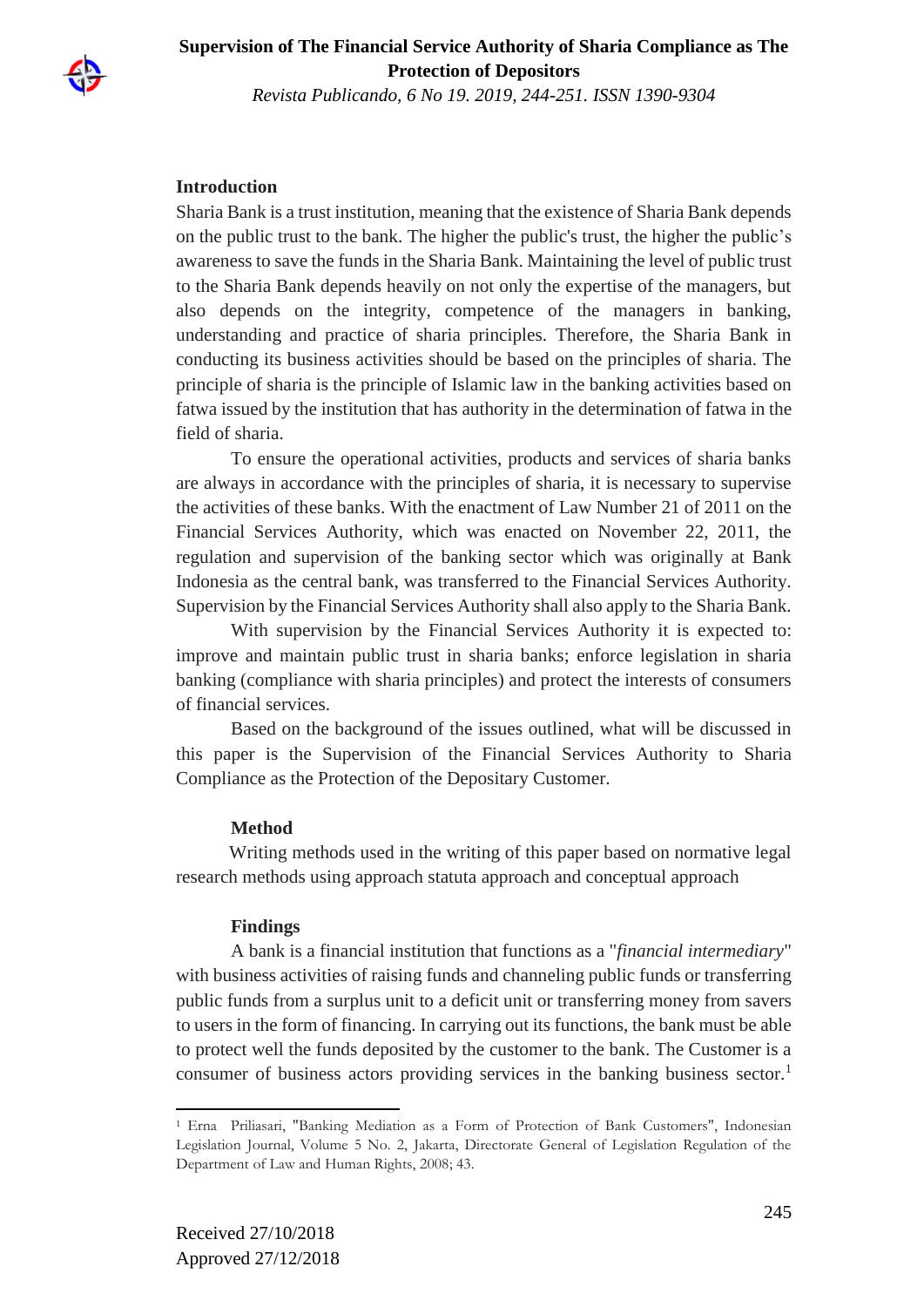

Customer is a very important element, because life customers, banks in their operations must apply prudential banking principles. Increased protection of customer funds entrusted to the bank, is also done by fulfilling the requirements of bank health requirements and compliance with sharia principles.

Law Number 10 Year 2008 on Sharia Banking, hereinafter referred to as the Islamic Banking Law, is expected to better ensure legal certainty and protection for stake holders and at the same time provide confidence to the community in using the death products of the banking world relies on the trust of the community or customers.<sup>2</sup>

In protecting sharia banking funds and services.<sup>3</sup> The establishment of a Sharia Banking Act will at least provide a strong legal foundation for the sharia banking industry for the development of various Islamic banking products and services while still referring to sharia principles and prudential principles. This is in accordance with the principles set forth in Article 2 of the Islamic Banking Act, as follows:

"Sharia banking in performing its activities is based on Sharia principles, economic democracy, and prudential principles".

Sharia Banking Laws have the main objectives of ensuring Sharia compliance. This can be seen from several provisions, which affirm that Sharia Banks may not conduct business activities that are contrary to Sharia principles; affirmation of Shari'a Fatwa authority by Indonesian Council of Ulama, the obligation to establish Sharia Supervisory Board in every Sharia Bank and Sharia Business Unit.

The fulfillment of Sharia principles for Sharia Bank is implemented with the following matters:<sup>4</sup>

1) Complying with the basic provisions of Islamic law, among others:

- a. The principle of justice (*'adl)*, that is putting things only in place, and giving something only to the right and treating something according to its position;
- b. The principle of equilibrium (*tawazun*), namely the balance that includes the material and spiritual aspects, the private and public aspects, the financial sector and the real sector, business and social, and balance aspects of utilization and sustainability;
- c. The principle of benefit (*maslahah*), which is all forms of kindness dimension of the world and *ukhrawi*, material and spiritual and individual

 $\overline{\phantom{a}}$ <sup>2</sup> Muhamad Djumhana, Banking Law in Indonesia, Bandung, Citra Aditya Bakti, 2003; 282.

<sup>3</sup> Rachmadi Usman, Islamic Banking Products and Accre-ditation in Indonesia, Implemen-tation and Legal Aspects, Bandung, Citra Aditya Bakti, 2009; 10.

<sup>4</sup> Rachmadi Usman, Legal Aspects of Syariah Banking in Indonesia, Jakarta, Sinar Grafika, 2012; 117-118.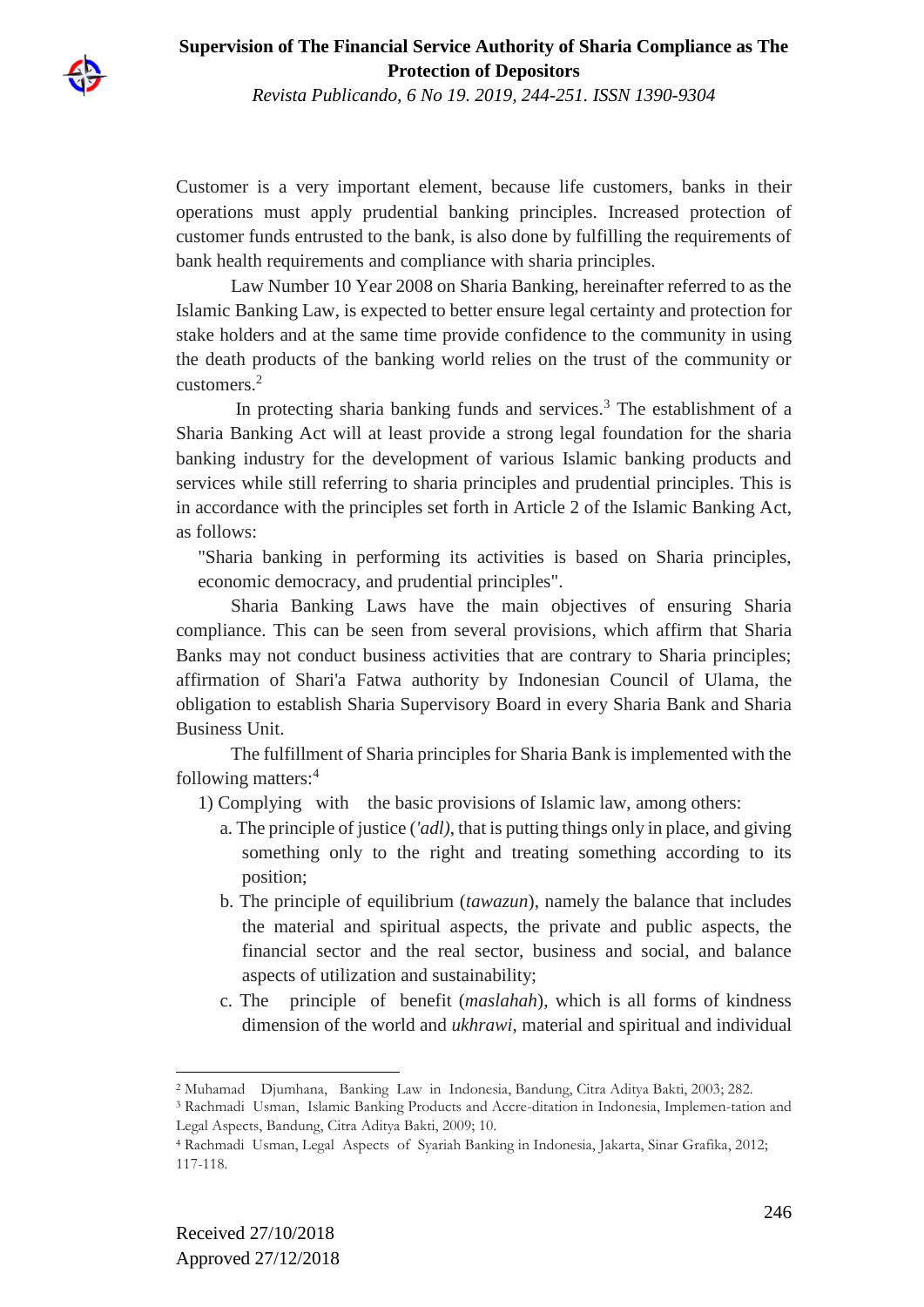

and collective and must fulfill 3 (*three*) element that is compliance of shariah (*halal*), useful (*maslahah*) and bring goodness (*thoyib*) in all aspects of the whole that do not cause harm;

- d. The principle of universalism, that is, something can be done and accepted by, with, and for all stakeholders without distinction of tribe, religion, race and class, in accordance with the spirit of universal salvation (*rahmatan lil alamin*).
- 2) Does not contain elements:
	- a. *Gharar*, a transaction whose object is unclear, not owned, not known to exist, or cannot be delivered at the time the transaction is made unless otherwise stipulated in sharia;
	- b. *Maysir,* a transaction that hangs on an uncertain and speculative circumstance;
	- c. *Riba*, namely the unlawful addition of income (*bathil*) in the exchange of similar goods which is not the same quality, quantity, and delivery time (*fardhl*), or in a lending and borrowing transaction which requires the recipient of the facility to refund the received funds exceeding the principal because the passage of time (*nasiah*);
	- d. *Dzalim*, a transaction that creates injustice for the other;
	- e. *Haram*, which is a goods or services are forbidden in sharia.

In Article 24 Paragraph (1) sub-paragraph a, Article 24 Paragraph (2) subparagraph a, and Article 25 sub-paragraph a, of the Sharia Banking Law, determine that Sharia Bank is prohibited from conducting business activities contrary to Sharia Principle. This means that sharia contracts made by a bank (Sharia Commercial Bank, Sharia Business Unit and Sharia Rural Bank) with the customer shall not contain terms and conditions contrary to Sharia Principles.

One of the legal aspects of sharia banking is the regulation of Sharia compliance. Sharia compliance is becoming increasingly important in situations where sharia banking is always challenged with demand from customers to be innovative and business-oriented (for example, in offering new instruments and products), as conventional banking does. This fact can push the position of the Sharia Bank into the middle of the two driving forces. On the one hand must accommodate the demands of the customers, which may be contrary to sharia principles, but on the other hand Sharia Bank is strictly bound by Shariah compliance.

Shariah Compliance in sharia bank in concept is actually the application of Islamic principles, sharia, and traditions into financial and banking transactions and other business, consistently, and make sharia as a framework for sharia bank system and finance in resource allocation, management, production, capital market activity,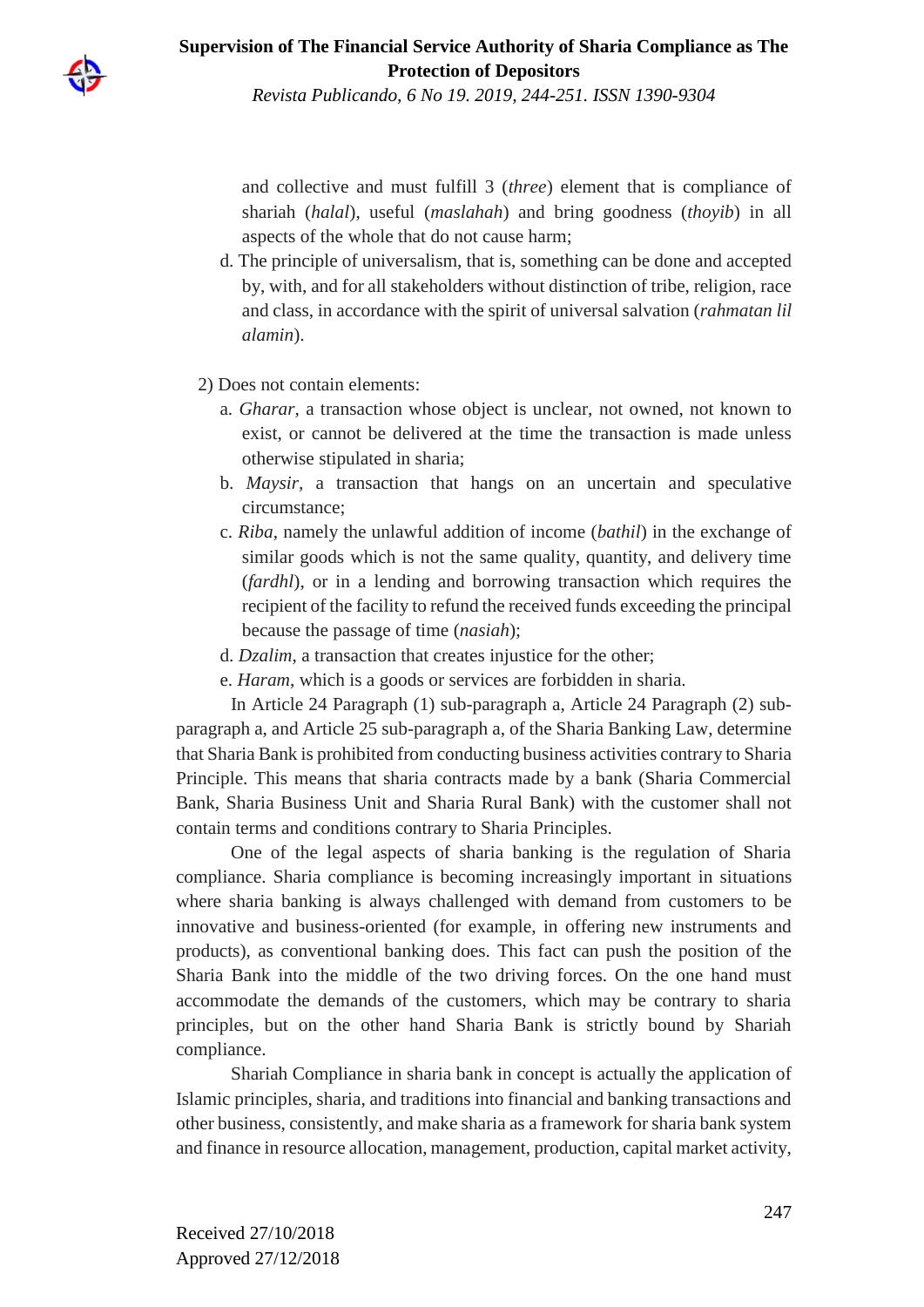

and wealth distribution. Shariah bank operations should not only compliance with sharia in products alone, but also include systems, techniques, and corporate identity.

The importance of adherence to sharia principles, from the beginning of the development of Sharia Banks, Bank Indonesia has established the initial step of establishing the basic framework of the regulatory system that is adapted to the operational characteristics of sound sharia banking, beginning with the stages of compliance with Sharia Principles as follows: <sup>5</sup>

a. Enhance the understanding of the Concept of Sharia Finance.

To understand the concept of Islamic finance, extensive knowledge is needed so that it can understand well about the concept of sharia and finance in a balanced manner. Every component in the banking system needs to have a correct understanding of sharia financial concepts. The Islamic banking system needs to have a competent Shariah authority body both in the concept of shariah and banking operations to improve the quality of its operations. Bank Indonesia's support for any effort to improve the competence of the severity authority is important.

b. Encourage and Facilitate the Formulation of Islamic Financial Norms.

The standardization of shariah financial norms internationally has been initiated by international Syariah financial institutions such as AAOIFI (Accounting, Auditing and Governance Standards for Islamic Financial Institutions), Islamic Financial Services Board (IFSB), which asserts supervision before the business is run (exante) and after the business is run (ex post) and academic Fiqh.<sup>6</sup> However, to apply these norms in the context of Indonesia's sharia financial system, a set of norms that have been adapted and understood by all components of the sharia banking system to avoid different interpretations of the international fatwa.

c. Reviewing Integrated Mechanisms and Regulatory Systems and Supervision. A sound financial condition and compliance with Sharia principles are two aspects to be endeavored at the same time. As long as compliance with Sharia principles is a necessity in sharia banking, sharia inspection is an important aspect, and even an integral part of Shariah compliance. So, the arrangement of sharia supervision, which includes the existence of Sharia Council is an important part in the regulation of Shari'a compliance. In practice, a clear mechanism is needed to regulate the authority and supervisory tasks as well as the concept of regulating these two different aspects.

 $\overline{\phantom{a}}$ <sup>5</sup> Zainuddin Ali, Islamic Banking Law, Second Matter, Jakarta, Sinar Grafika, 2010; 131

<sup>6</sup> Agus Triyanta, "Implemen-tation of Sharia Compliance in Sharia", Journal of Laws, Special Edition, Yogyakarta, Faculty of Law Universitas Islam Indonesia, 2009, October 16; 221.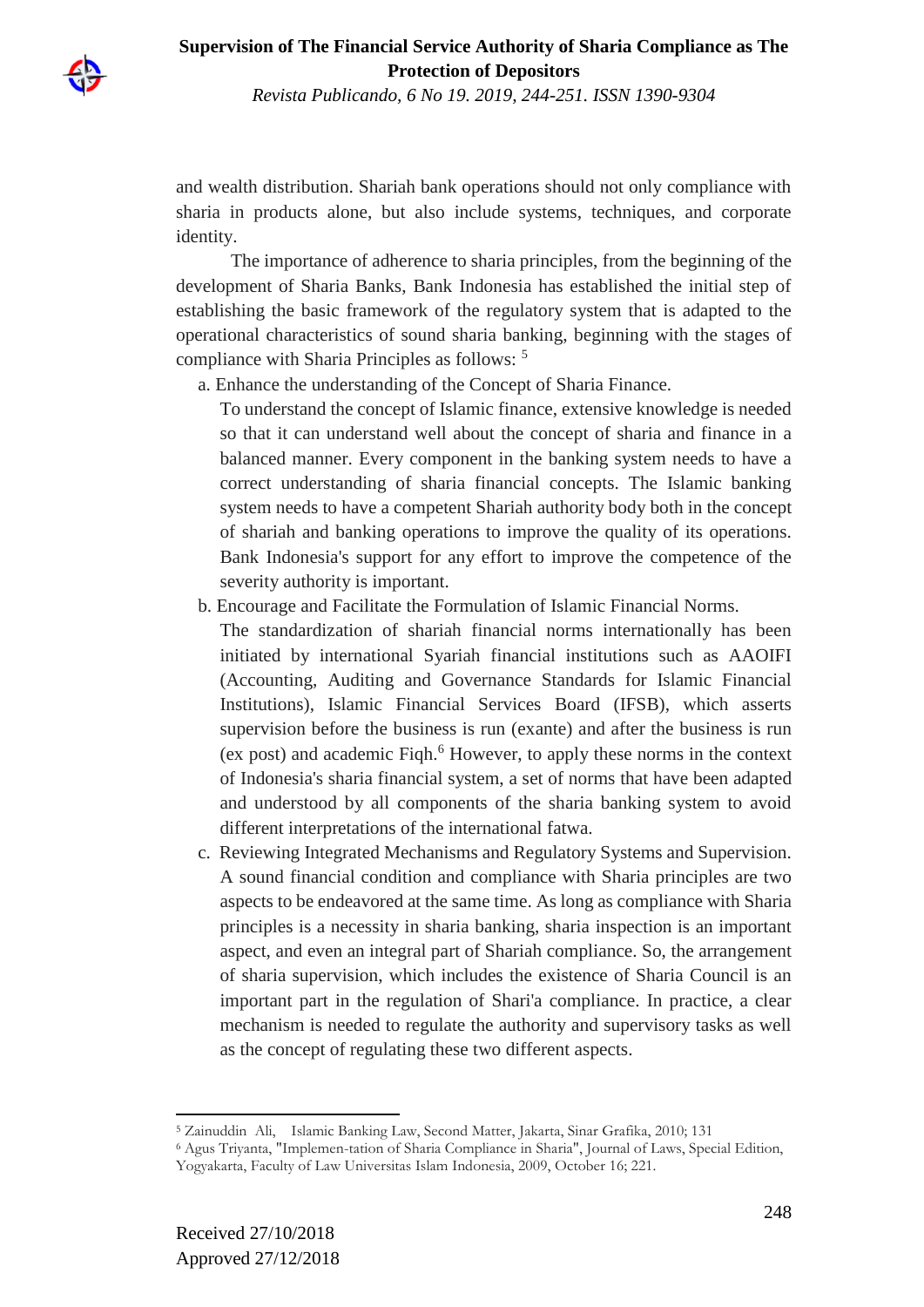

According to Adrian Sutedi<sup>7</sup>, the reason for the supervision of banks is fundamentally:

- 1. Maintaining public confidence in the integrity of the banking system and individual banks. Public trust is important as a source of funds. The presence of an unhealthy bank may threaten the integrity of the banking system and should be closed soon. The public should be confident that bank supervisors will apply strict sanctions and promptly revoke the bank's business license before it is too late.<sup>8</sup>
- 2. Periodical direct inspection is the best way to determine bank obedience to the terms. Obedience to legislation is traditionally a top priority for inspectors.
- 3. Prevent worsening problems so that the cost of saving or payment to depositors become very large.
- 4. Provide input to the supervisor about the form, level of seriousness and consequence of a problem for the bank and necessary remedial measures.

There is a fundamental difference between sharia banks and conventional banks. Sharia bank in its business operations based on sharia principles, while conventional banks based on the principle of interest. This difference results in fundamental differences in good governance stability and supervisory systems in sharia activities. Sharia banking supervision basically has two systems, namely: (1) supervision of financial aspects, compliance to banks in general and the prudential principles of banks; and (2) supervision of sharia principles in bank operations.<sup>9</sup>

Therefore, the supervisory structure in sharia banking consists of the following two systems: $10$ 

- 1. Internall supervisory system, consisting of elements of the General Meeting of Shareholders, Board of Commissioners, Audit Board, Sharia Supervisory Board, Compliance Director, and Internal Shariah Review. This internal control system is inward and in order to be able to control system mechanism for management interest,
- 2. External surveillance system, consisting of elements of Bank Indonesia, National Sharia Board – Indonesia Council of Ulama (DSN-MUI), and Stakeholder). This external oversight system is basically oriented to meet the interests of customers and the public in general.

 $\overline{\phantom{a}}$ 

<sup>7</sup> Adria Sutedi, Legal Aspects of Financial Services Authority, Jakarta, Raih Asa Sukses, 2013; 157- 158.

<sup>8</sup> Jean-Charles Rochet, Why Are There So Banking Crises, Princeton, Princeton University Press, 2008; 31.

<sup>9</sup> Maslihati Nur Hidayati, "Sharia Supervisory Board in Banking Law System: Study of Bank Supervision Based on Islamic Principles", Lex Journalica, Vol. 6, No. 1, 2008, December, 68. <sup>10</sup>Adrian Sutedi, Legal Aspects of Financial Services Authority, Jakarta, Raih AsaSukses, 2013; 246- 247.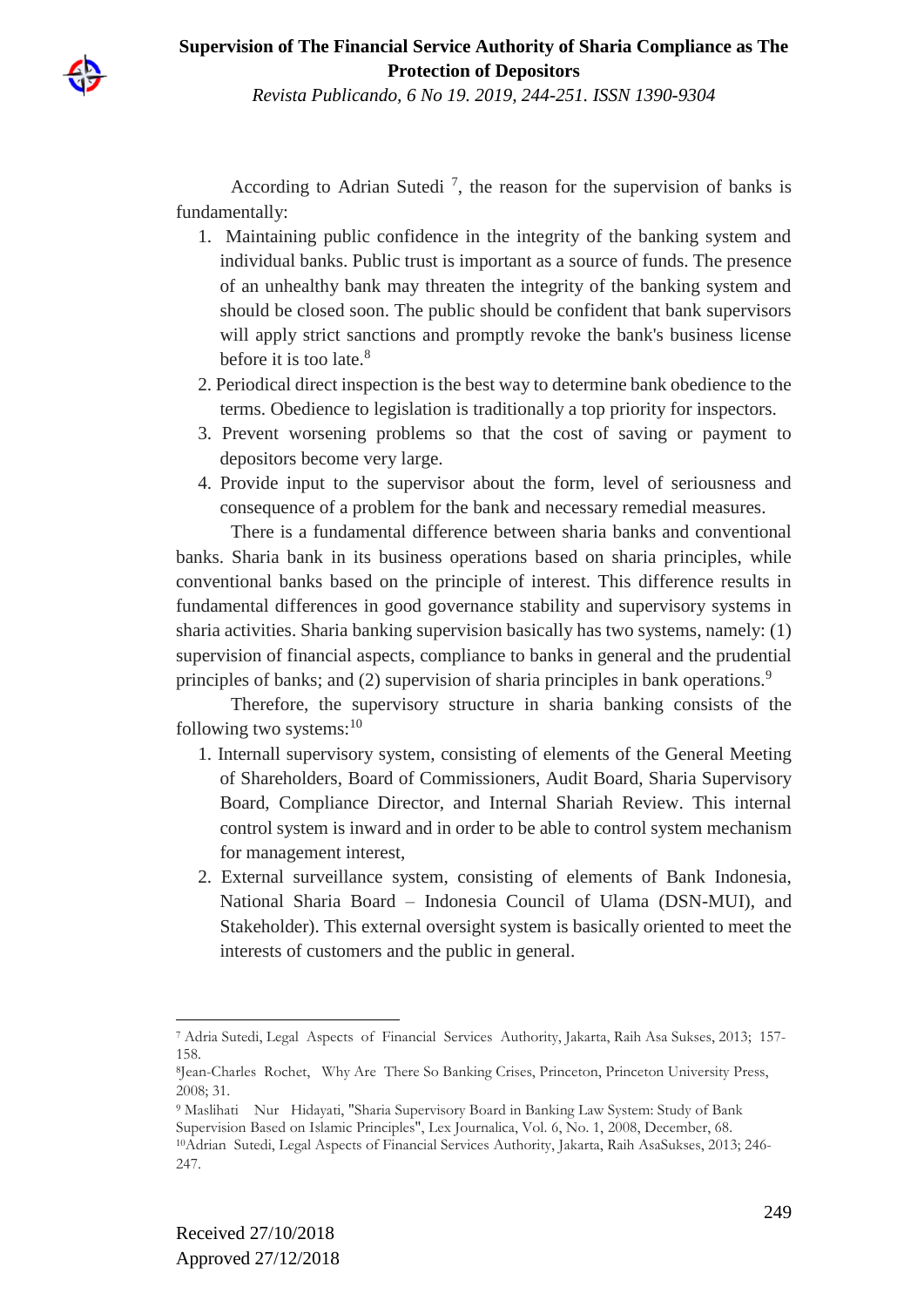

**Supervision of The Financial Service Authority of Sharia Compliance as The Protection of Depositors**

*Revista Publicando, 6 No 19. 2019, 244-251. ISSN 1390-9304*

With the enactment of the Financial Services Authority Act, the external supervisory system previously performed by Bank Indonesia is automatically replaced by the Financial Services Authority. The purpose of the establishment of the Financial Services Authority so that all activities in the financial services sector are organized in a regular, transparent, accountable manner, capable of realizing a sustainable and stable financial system that protects the interests of consumers of financial services and the public.

In order to ensure the fulfillment of sharia principles in sharia banking operations, the Financial Services Authority must coordinate with the National Sharia Board and the Sharia Supervisory Board. Duties and Powers National Sharia Board, among others: improve the application of Sharia values in economic activities in general and finance in particular; issuing fatwas and other types of financial activities, issuing fatwas on Sharia financial products and services, and overseeing the adoption of fatwas issued.

Supervision of sharia banks can be done directly or indirectly. Indirect supervision is conducted in the form of research, evaluation of bank statements sent periodically by banks. Direct supervision is conducted through direct examination of syariah bank.<sup>11</sup> The purpose of supervision is to obtain information about the activities of sharia banking business, as well as to know the level of compliance of sharia banking operations, not only limited to applicable legal provisions, but also compliance with sharia (shariah compliance).

The legal consequences of non-compliance of sharia banking to sharia principles, means an offense or injury to the existing regulatory framework, in which the penalty will be imposed. The punishment may consist of various penalties, ranging from administrative nature to a warning letter, to the revocation of the license. Criminal penalties may also be imposed on persons responsible for managing the business concerned, as long as they can be proved to have committed a false violation of sharia principles.

### **Conclusion**

Legal protection for sharia bank customers in legislation shows the obligation for sharia banks in carrying out their operational activities based on sharia principles. To ensure the implementation of Sharia compliance, supervision by the Financial Services Authority.

#### **References**

1. Erna Priliasari, "Banking Mediation as a Form of Protection of Bank Customers", Indonesian Legislation Journal, Volume 5 No. 2, Jakarta, Directorate

 $\overline{\phantom{a}}$ 

<sup>11</sup> Trisadini P. Usanti and Abd. Shomad, Bank Syariah Transaction, Jakarta, Bumi Aksara, 2013; 94.